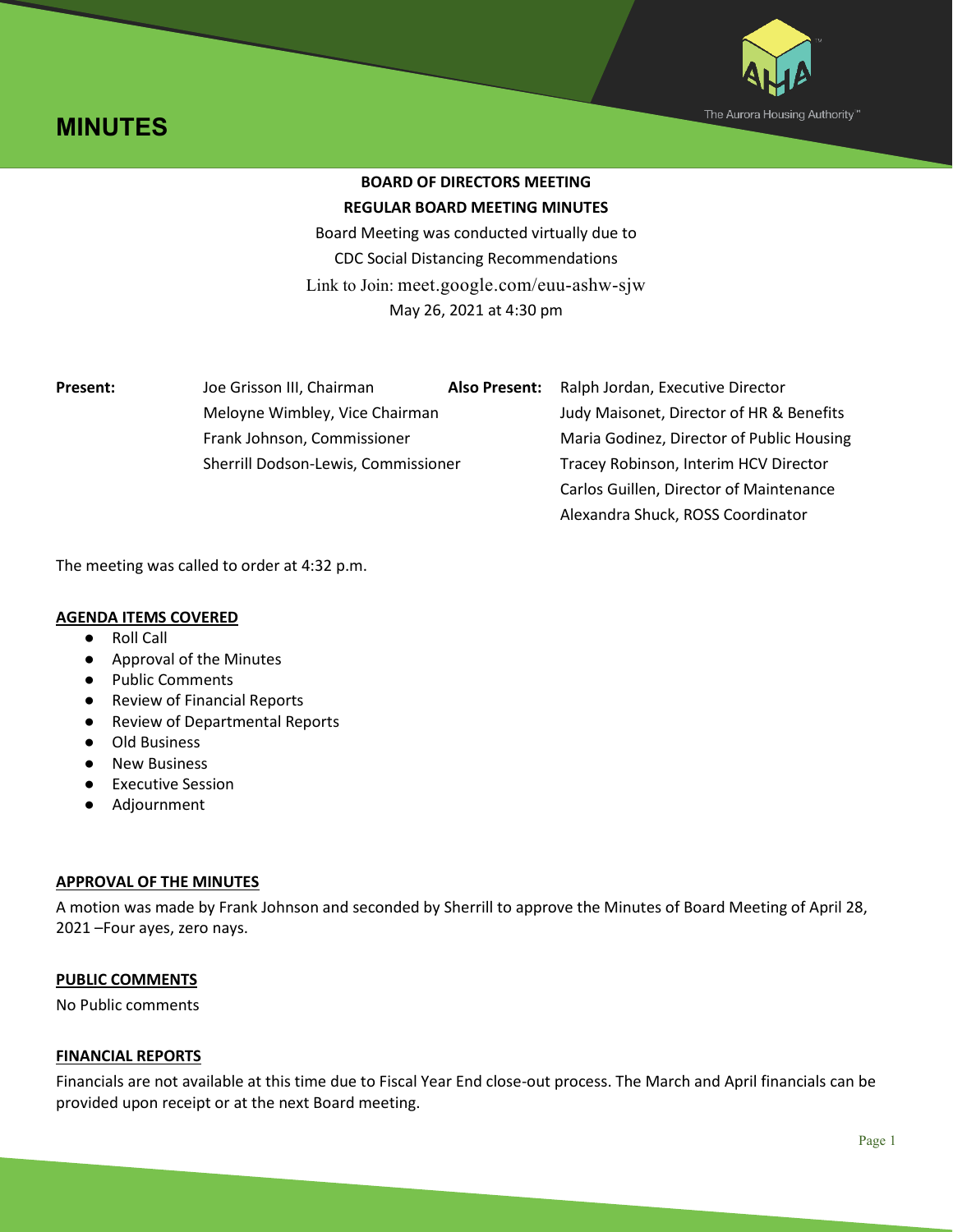## **DEPARTMENTAL REPORTS**

## **Public Housing**

Ms. Maria Godinez provided a summary of her report highlighting the waiting list. Ms. Godinez stated all the waiting list are closed with the exception of the St. Charles Senior Living Community -Project Based Voucher, which will remain open.

Ms Godinez also highlighted the 3<sup>rd</sup> annual Summer Employment and Training Program (STEP) which will commence June 7, 2021 and run through July 30, 2021. The AHA will provide students PPE gear and encourage social distancing while participating in the program. The AHA would like to hold an End of the Year celebration for the Students at the Prisco Center.

The Board and staff held an open discussion regarding the STEP program. All questions voiced were settled.

## **Resident Opportunities Self-Sufficiency (ROSS)**

Ms. Alexandra Shuck provided a summary of the ROSS program.

## **Housing Choice Voucher (Section 8)**

Ms. Robinson provided from her report; HCV Staff has conducted 7 orientation briefings for new participants being issued a Housing Choice Voucher. A total of 33 voucher have been issued.

Mr. Jordan added that Section Eight Management Assessment Program (SEMAP) due May 31, 2021 has already been submitted.

## **Maintenance**

Mr. Carlos Guillen read from his report highlighting that maintenance staff continues to address primarily work order, night calls cleaning/disinfecting and vacancy turn arounds.

Mr. Guillen provided a list of contractors and work performed at the various sites.

## **Executive Report**

Mr. Jordan provided from his report that the agency's fiscal year ended March 31, 2021. Staff has been working on completing its submission of the Housing Choice Voucher Program's SEMAP report, which is due May 31, 2021. The agency submitted its SEMAP report to HUD on May 24, 2021.

The AHA is in the process of installing a new playground at the Southwind housing site as current playground is in poor condition and needs to be replaced. The agency will also replace the backboard and rim at the site.

The agency has partnered with the Fox Valley United Way and Fox Valley Park District to provide program for families that have children ages 0-5. The program will provide educational and recreational events for the parents and children.

The AHA will host Summer Training and Employment Program (STEP) for teen between ages 13-18 starting on June 7, 2021. The program will be held for 8 weeks, ending July 30, 2021.